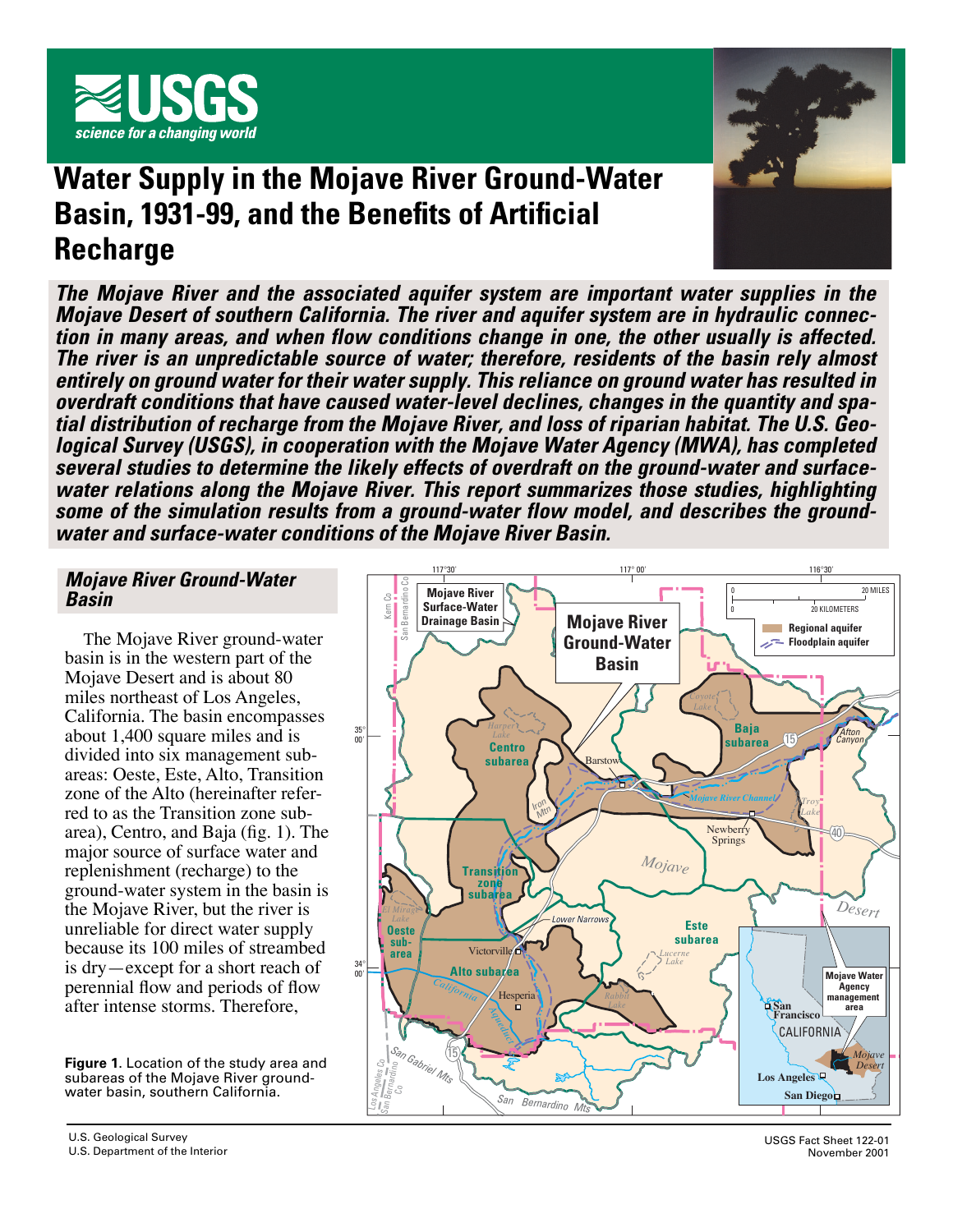residents of the basin rely almost entirely on ground water for their water supply, which has resulted in overdraft conditions. For the purposes of this report, overdraft occurs when ground-water discharge (natural discharge plus pumpage) exceeds recharge, resulting in a net reduction in ground water stored in the aquifer. The overdraft of the Mojave River ground-water basin has led to the adjudication of the basin. The complaint that led to the adjudication alleged that the cumulative water production upstream of the city of Barstow from 1931–90 (referred to as the adjudication period) had overdrafted the basin.

# *Aquifer System*

The aquifer system in the Mojave River ground-water basin consists of two interconnected aquifers—a floodplain aquifer and a regional aquifer underlying and surrounding the floodplain aquifer (figs. 1 and 2). The floodplain aquifer, which is as much as 250 feet thick, is composed mainly of sand and gravel deposited by the Mojave River and extends beyond the recent floodplain in some areas. The floodplain aquifer ranges in width from 120 feet at the Upper Narrows to more than 5 miles in parts of the Baja subarea (Stamos and others, 2001). The regional aquifer extends throughout most of the study area and consists mainly of sand, silt, and clay; the permeability of the aquifer decreases with depth. In general, the floodplain aquifer is more permeable than the regional aquifer. For a more detailed description of the aquifer system, see Stamos and others  $(2001)$  or visit http:// water.usgs.gov/pubs/wri/ wri014002.

#### *Source, Movement, and Age of Ground Water*

The primary source of natural recharge to the basin is the Mojave River. The river contributes more than 80 percent of the natural recharge to the basin and most of this contribution remains in the floodplain aquifer (Stamos and others, 2001). Some natural recharge also is from precipitation runoff that infiltrates the upper reaches of normally dry washes, and is referred to as mountainfront recharge. Essentially no mountain-front recharge occurs in areas away from the washes (Izbicki and others, 2000). Mountain-front recharge moves over long distances through the regional aquifer and eventually discharges to the Mojave River after thousands of years. Results from isotopic analyses indicate that ground water sampled from the regional aquifer beneath the Mojave River entered the groundwater system more than  $20,000$ years ago (Izbicki and others, 1995).

# *Hydraulic Connection between the Floodplain and Regional Aquifers*

The floodplain and regional aquifers have different hydrologic properties but they are connected hydraulically, that is, water and fluid pressure responses are transmitted between the aquifers. Pumpage and recharge cause changes in fluid pressure within one aquifer that can induce water to either move into, or out of, the other aquifer. The hydraulic connection between aquifers is supported by chemical and isotopic data which indicate that in areas near the river, the regional aquifer contains water that was



**Figure 2.** Conceptualized geologic section of the aquifer system. View is to the south in the Alto subarea.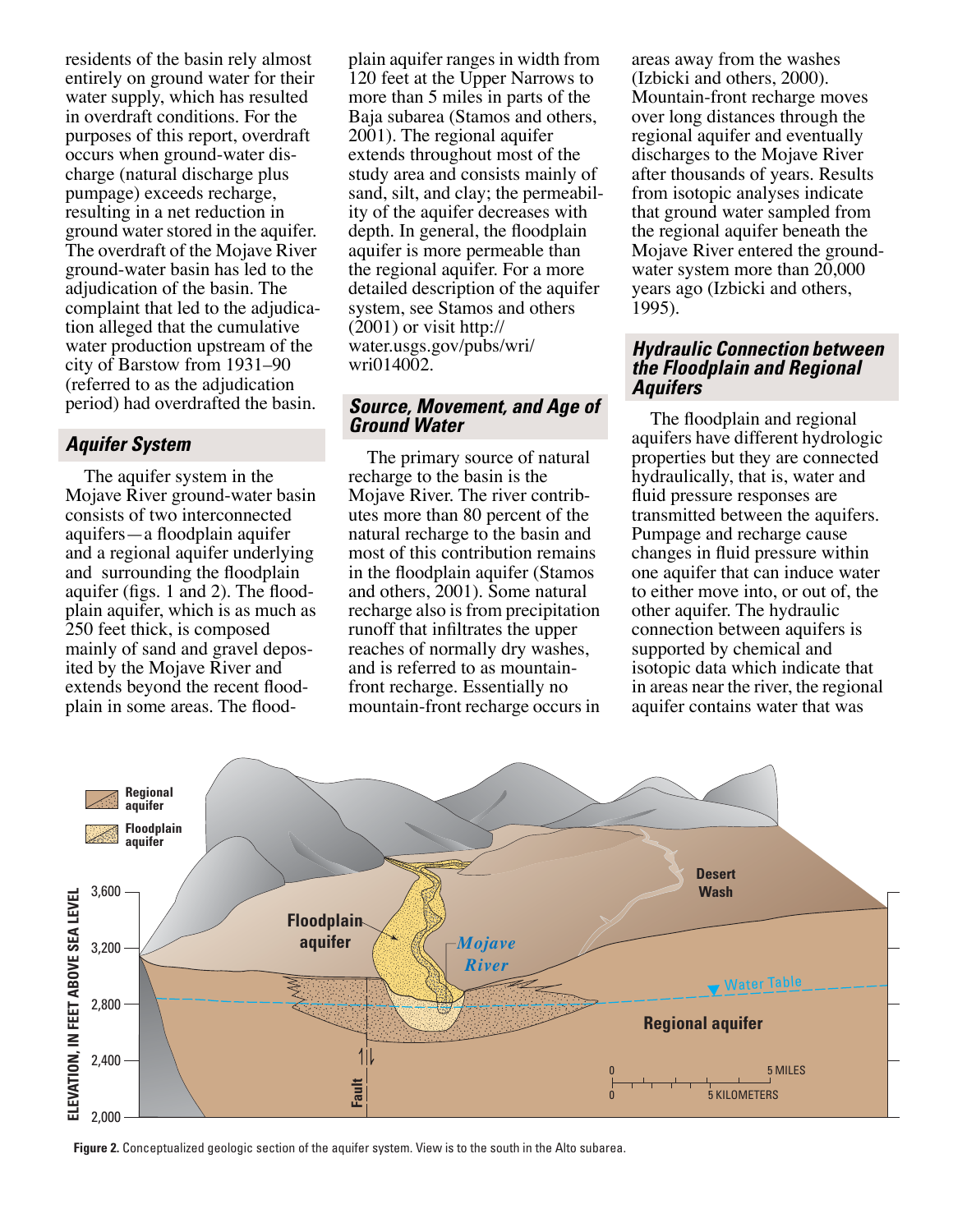recharged by the Mojave River less than 50 years ago (Izbicki and others, 1995).

A ground-water flow model developed for the basin (Stamos and others, 2001) was used to evaluate how pumpage affected the rate and direction of flow between the floodplain and regional aquifers. In the Alto, Transition zone, and Baja subareas, the ground-water flowed from the regional aquifer to the floodplain aquifer during predevelopment conditions and from the floodplain aquifer to the regional aquifer (a reversal in flow direction) during the adjudication period of 1931–90 (fig. 3). In the Centro subarea, ground-water flowed from the floodplain aquifer to the regional aquifer during both periods, but the rate of flow increased significantly during the adjudication period (fig. 3).

#### *Pumpage and Changes in Ground-Water Storage*

Ground-water pumpage in the basin has increased with time, with a large increase starting in the late 1940s (fig. 4). Results from the ground-water flow model indicate that water was added to storage (storage accretion) from 1931 to the mid 1940s, and water was removed from storage (storage depletion) from the mid 1940s through 1999. The model results also indicate that overdraft started in the Centro and Baja subareas by the early 1950s, and was present in all subareas by 1960 (indicated by negative numbers in figure 4). By 1999, the cumulative amount of overdraft for the entire basin was about 2.5 million acre-feet, most of which occurred in the Centro (about 750,000 acre-feet) and Baja (about 1.1 million acre-feet) subareas (fig. 4).

Overdraft has caused changes in the quantity and spatial distribution of recharge from the



Mojave River (Stamos and others, 2001), loss of riparian habitat (Lines, 1996; Lines and Bilhorn, 1996) and water-level declines in wells (Stamos and others, 2001). Water levels have declined between 50 and 75 feet in the Alto subarea since the mid-1940s, about 100 feet in the Centro subarea near Harper Lake since the early 1960s, and almost 100 feet in the Baja subarea south of the river since the early 1930s (Stamos and others, 2001).

# *Artificial Recharge*

To mitigate the effects of overdraft in the Mojave River ground-water basin, the MWA is using imported California State Water Project (SWP) water for artificial recharge by surface spreading. The ground-water flow

model was used to simulate the effects of two artificial recharge alternatives for the period of 2000–2019 under drought conditions. Both alternatives assumed that flow in the Mojave River was equivalent to flow during the 20-year drought of 1945–64 and that annual pumpage was equivalent to the actual 1999 pumpage (166,000 acre-feet per year). The first simulation evaluated the alternative in which no water was available to artificially recharge the ground-water system during the drought. The second simulation evaluated the potential benefit of artificially recharging 65,000 acre-feet per year of SWP water at three existing and five



**Figure 4.** Cumulative simulated aquifer storage by subarea and total pumpage for all subareas, 1931−99.